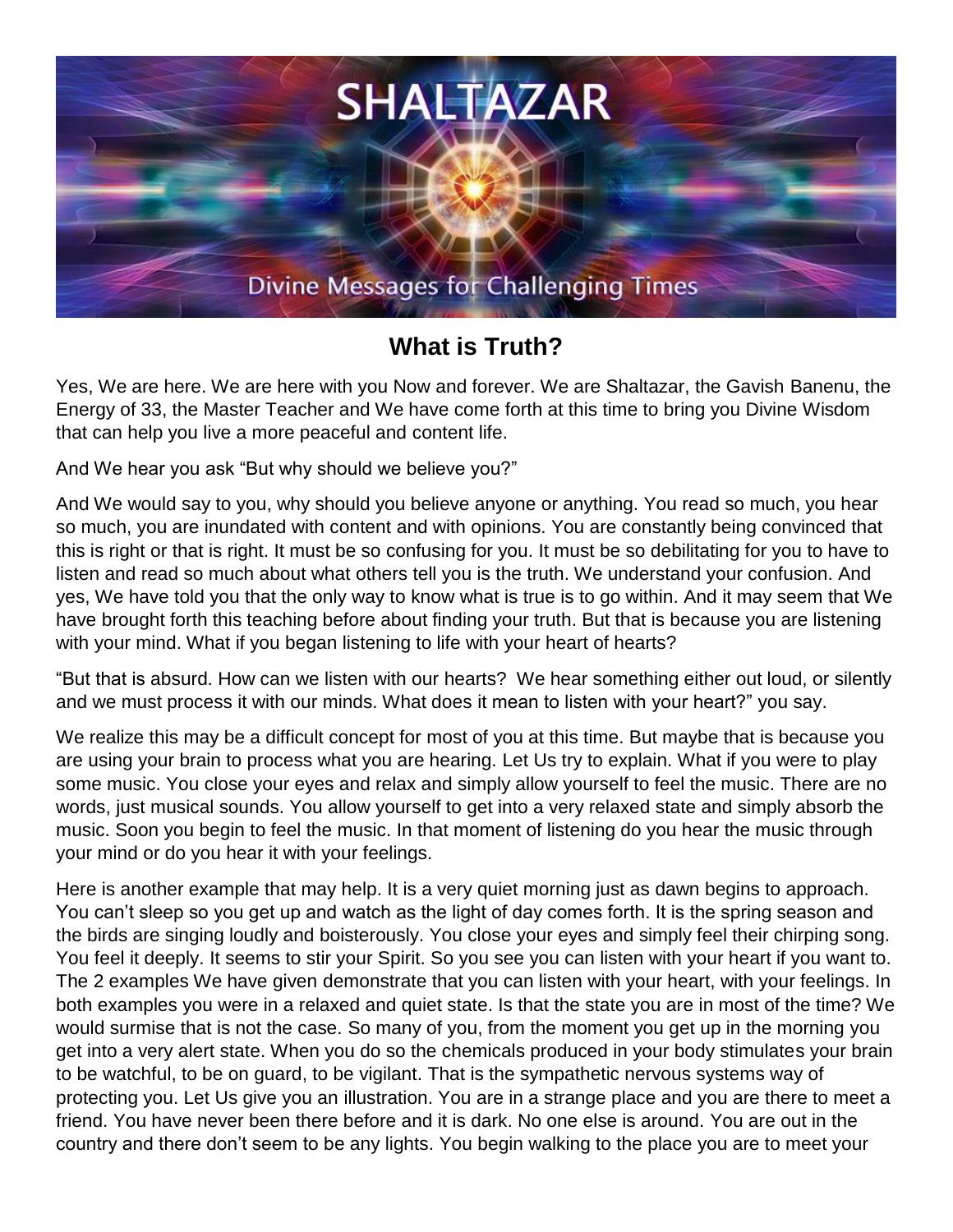friend. All of a sudden you hear a sound. It is a screeching sound and it startles you. You are frightened and afraid. Scary thoughts begin shooting through your mind. What is that sound? Is it something that is going to attack me, hurt me? But then you decide to take a deep breath. In that moment you surrender to the fear and again take another deep breath. You let go and begin to trust that all will be fine. The noise comes up again but this time in your more relaxed state you realize it is merely a bird providing sounds to protect you, to guide you in this dark and deserted place. A sigh of relief comes over you and everything feels fine. Soon your friend shows up and you quickly forget about the experience you just had.

What is the purpose of this story you may ask? Let Us try to explain. In the tale We just told you the person heard a sound, but that sound was interpreted differently throughout the story. At the beginning, the person was alert, on guard, very cautious. When the sound was heard the person was startled and afraid. But then for some reason, the person decided to simply surrender to What Is. To let go and to trust. That person must have been listening to the wisdom that We have been bringing forth to your planet. Indeed, an excellent student of the teachings of Shaltazar. Ha, Ha. A Cosmic joke for you. And you thought We didn't have a sense of humour. But back to the teaching. When the person relaxed, let go of the fear and decided to trust, the very same sound that scared them was heard in a different way. We have told you before that your perspective determines your reality. The sound of the bird was the same, but when the perspective changed from fear to trust the reality of the sound also changed.

"So how does this have anything to do with listening with your mind or your heart?"

Well actuality you are always listening from your feelings, but often you just don't know you are. When your mind is so engaged you are unaware of, or disconnected from your emotions, your feelings. The less engaged the mind is the more aware you can be of your feelings. To clarify when We say to you listen with your heart, We are really saying quiet the obsessive mind so you can truly feel the message that is being conveyed. The problem many of you have is that you are so busy you don't take time to truly hear in a deeper sense. You are often not truly listening but instead thinking as you listen. You are so preoccupied that you are not aware of the emotional state you are in when you hear something or read something. So it is the mind that interprets the information. In the story We told you the same sound, the same information was interpreted in different ways. Once it was interpreted from the perspective of fear and once from the perspective of trust. Same sound – two different realities, two different truths.

We have told you often that you live in the Duality. Absolute truth does not exist on planet Earth. Only relative truth. When someone tells you something, even if they tell you what they are saying is backed up by scientific proof, they are merely telling you a relative truth. And so if you have disconnected from your feelings, your emotions you are left interpreting that information without a critical piece of the puzzle. How you are feeling when you receive a piece of information is extremely important in determining how you perceive that information.

So what is the truth? In reality your truth depends on how you are feeling. Fear will reveal a different truth than trust will. When We say listen with your heart what We are saying is when you are receiving information always check in with or be aware of how you are feeling. Again, back to Our story. A bird sound in the dark of the night can be cause for alarm or for reassurance depending on how you feel when you hear it. What if We were to tell you that the bird sounds We suggested you listen to as dawn was breaking at the beginning of this message was the same bird sound in Our story of the person meeting his friend in the dark of night? Same bird sound – two very different realities or truths.